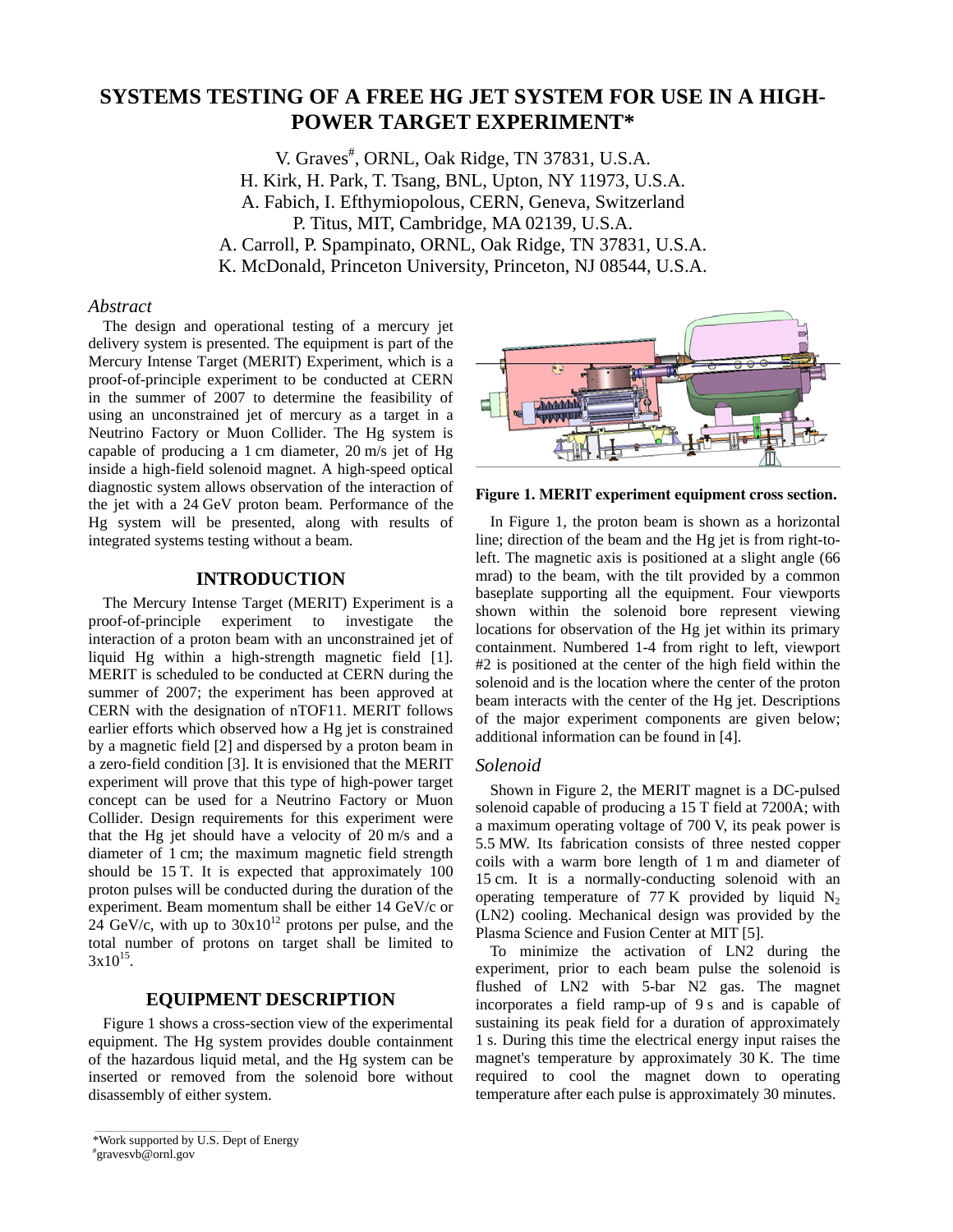

**Figure 2. 15 T solenoid.** 

# *Hg System*

The Hg delivery system is a hydraulically-actuated syringe pump that produces the desired unconstrained liquid metal target jet. Due to discharge pressure and fluid heating concerns, as well as the intermittent nature of the experiment, a syringe pump was chosen over a centrifugal pump. The pump is shown in Figure 3 and consists of three hydraulic cylinders – a centered 25 cm diameter Hg cylinder actuated by a pair of side-mounted 15 cm diameter drive cylinders through a mechanical tie beam. The syringe can provide a maximum steady-state jet duration of 12 s. The Hg flow rate during a 20 m/s jet is 1.6 liter/s, with a corresponding syringe piston velocity of 3.0 cm/s.



**Figure 3. Hg delivery system.** 

The rated pressure for the Hg cylinder is 100 bar, while the drive cylinders' rated pressure is 200 bar. Due to safety requirements at the various testing facilities, the hydraulic fluid used to move the drive cylinders is a lowflammability, vegetable-oil based fluid. A 30 kW, 200 bar hydraulic power unit provides the driving pressure needed to move the syringe cylinders. All Hg-wetted metallic components of the primary containment are fabricated from either stainless steel or titanium to avoid attracting forces from the solenoid.

Hg system design and fabrication oversight were provided by Oak Ridge National Laboratory (ORNL).

#### *Optical Diagnostic System*

A back-illuminated, laser shadow photography technique is employed to capture the dynamics of the interaction of the proton beam with the Hg. Design and integration of the optical diagnostic system was provided by Brookhaven National Laboratory (BNL).

Due to the limited space inside the magnet bore, object illumination and image capture are transmitted through radiation-hard multimode optical fibers and coherent imaging fibers, respectively, all positioned externally on one side of the Hg jet chamber. Synchronized short laser light pulses are used to illuminate the target and freeze the motion of the jet after impact by the proton beam. Optical light pulses are sent through 20 m lengths of multimode illumination fibers. A sapphire ball lens position at the tip of the fiber expands the numerical aperture to fully illuminate the target. After passing through 2 AR-coated sapphire viewports, the light pulses are retro reflected by a spherical mirror positioned on the opposite side of the jet chamber. This retro reflected light shadow is collected by a tiny Grin objective lens butt-coupled directly onto a 0.9 mm diameter flexible coherent imaging fiber that is 10 m long and has 30,000 picture elements. The light sources used in this experiment are all Class 4 lasers capable of emitting peak optical power of 20 Watts in 150 ns duration at the wavelength of 850 nm where ionization radiation has minimum effects on the fiber transmission. High-speed cameras with capture rates of up to 1µs/frame are used to simultaneously record images on all 4 viewports, shown in Figure 4. The locations of the viewports are designed to capture the dynamics of the proton interaction at different parts of the Hg jet after proton impact.



**Figure 4. Fiber bundles and optic components.** 

The high-speed cameras and associated laser equipment are shown in Figure 5. All active components and electronics were located in an adjacent tunnel, safe from any radiation area.